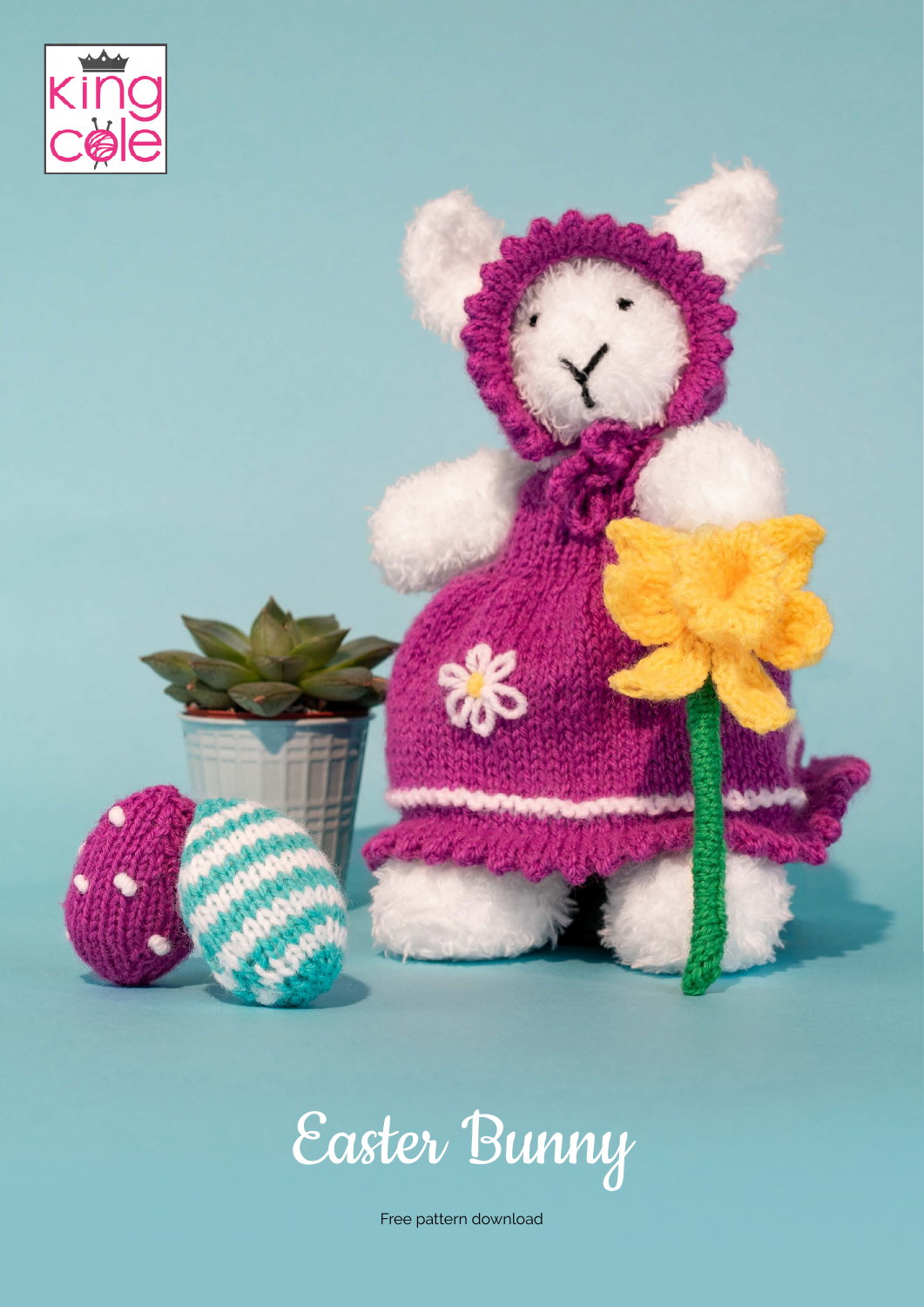**TENSION** 24 sts and 34 rows to 10cm (4in) over st st using 3.25mm needles

**ABBREVIATIONS: beg** begin(ning), **CDD** slip the next 2 sts together as if to knit, knit next st, pass both slipped stitches over last stitch worked. 2 sts decreased, **cm** centimetres, **in(s)** inch(es), **K** knit, **Kfb** Knit into front, then back of the same stitch. 1 st increased. **m1** make 1, pick up bar laying between last st just worked and next st, and K into back of loop (inc), **mm** millimetres, **P** purl, **PSSO** pass slipped st(s) over, **P3tog** purl next 3 sts together as one. 2 sts decreased, **rem** remain(ing), **RS** right side, **Sl** slip, **ssk** slip 1, slip 1, knit these 2 slipped stitches together through back loops. One stitch decreased. **st(s)** stitch(es), **st st** stocking stitch, **tog** together, **WS** wrong side

# **MEASUREMENTS AND SIZES**

Approx 25cm (10in) tall

# **MATERIALS REQUIRED**

1x 100g ball of King Cole Truffle shade 4365 Coconut 1x 50g ball of King Cole Big Value DK 50g shade 4020 White 1x 50g ball of King Cole Big Value DK 50g shade 4027 Yellow 1x 50g ball of King Cole Big Value DK 50g shade 4046 Jade 1x 50g ball of King Cole Big Value DK 50g shade 4050 Emerald 1x 50g ball of King Cole Big Value DK 50g shade 4053 Black (oddment) 1x 50g ball of King Cole Big Value DK 50g shade 4056 Orchid

#### **BUNNY Body (back)**

Knitted from the Bottom up. With 3.25mm needles and Coconut yarn, cast on 27 sts. **Row 1 (WS):** Purl. **Row 2:** K23, turn. **Row 3:** Sl1, p18, turn. **Row 4:** Sl1, k17, turn **Row 5:** Sl<sub>1</sub>, p<sub>16</sub>, turn. **Rows 6-18:** Continue as set working 1 less stitch each time. **Row 19: Sl1, p2, turn. Row 20:** Knit all stitches to end of row. 15 sts **Row 21:** Purl. 27 sts **Rows 22-27:** Beg with knit row, work in st st. **Row 28:** K11, ssk, k1, k2tog, k11. 25 sts **Rows 29-31:** Beg with purl row, work in st st. **Row 32:** K10, ssk, k1, k2tog, k10. 23 sts **Rows 33-35:** Beg with purl row, work in st st. **Row 36:** K9, ssk, k1, k2tog, k9. 21 sts **Rows 37-39:** Beg with purl row, work in st st. **Row 40:** K8, ssk, k1, k2tog, k8. 19 sts **Rows 41-43:** Beg with purl row, work in st st. **Row 44:** (K1, k2tog) 6 times, k1. 13 sts **Row 45:** Purl. **Row 46:** K1, (k2tog) 6 times. 7 sts Slip sts onto holder. **Body (front)** Knitted from the Bottom up. With 3.25mm needles and Coconut yarn, cast on 20 sts. **Row 1 (WS):** Purl. **Rows 2-11:** Beg with knit row, work

in st st. **Row 12:** K1, ssk, knit to last 3 sts, k2tog, k1. 18 sts **Rows 13-15:** Beg with purl row, work in st st. **Row 16:** K1, ssk, knit to last 3 sts, k2tog, k1. 16 sts **Rows 17-19:** Beg with purl row, work in st st. **Row 20:** K<sub>1</sub>, ssk, knit to last 3 sts, k2tog, k1. 14 sts **Row 21:** Purl. **Row 22:** (K2tog, k1) 4 times, k2tog. 9 sts **Row 23:** Purl. **Row 24:** K1, (k2tog) 4 times. 5 sts Slip sts onto same holder as Back sts. **Legs (make two)** Starting at foot. With 3.25mm needles and Coconut yarn, cast on 12 sts. **Row 1:** Knit. **Row 2:** Kfb, k4, (kfb) twice, k4, kfb. 16 sts **Row 3:** Knit. **Row 4:** (Kfb) twice, k4, (kfb) 4 times, k4, (kfb) twice. 24 sts **Row 5:** Knit. **Row 6:** (Kfb) twice, k8, (kfb) 4 times, k8, (kfb) twice. 32 sts **Row 7:** Knit. **Rows 8-13:** Beg with knit row, work in st st. **Row 14:** K10, (k3tog) 4 times, k10. 24 sts **Row 15:** P6, (p3tog) 4 times, p6. 16 sts. **Rows 16-35:** Beg with knit row, work in st st. Cast off.

Small button for back of Dress.

Sew up back seam of leg and foot, stuffing as you go, leaving top of leg open.

# **Head**

**NEEDLES** Straight needles: 3.25mm (UK 10, US 3) 4mm (UK 8, US 5)

**Stuffing** Stitch holder Stitch marker

**OTHER MATERIALS**

Pipe cleaner (optional)

Starting at Nose With 3.25mm needles and Coconut yarn, cast on 7 sts.

- **Row 1 (WS):** Purl.
- **Row 2:** (Kfb) 7 times. 14 sts
- **Row 3:** Purl.
- **Row 4:** Kfb, knit to last st, kfb. 16 sts **Row 5:** Purl.
- **Row 6:** Kfb, knit to last st, kfb. 18 sts **Row 7:** Purl.

**Row 8:** (K1, kfb) 9 times. 27 sts

**Rows 9-11:** Beg with purl row, work in st st.

**Row 12:** K1, (K2, kfb) 8 times, k2. 35 sts.

**Rows 13-21:** Beg with purl row, work in st st.

**Row 22:** K<sub>1</sub>, (k<sub>1</sub>, k<sub>2</sub>tog) <sub>11</sub> times, k<sub>1</sub>. 24 sts

**Rows 23-25:** Beg with purl row, work in st st.

**Row 26:** (K2tog) 12 times. 12 sts **Row 27:** (P2tog) 6 times. 6 sts Break yarn, thread through rem 6 sts and pull tight to close back of Head. Sew row ends together, stuffing as you go, work a running st around the nose cast-on sts and pull tight to close. The seam will run under the Bunny's chin. Fasten off

## **Arms (make two)**

Starting at Paw With 3.25mm needles and Coconut yarn, cast on 8 sts. **Row 1 (WS):** Purl. **Row 2:** (Kfb) 8 times. 16 sts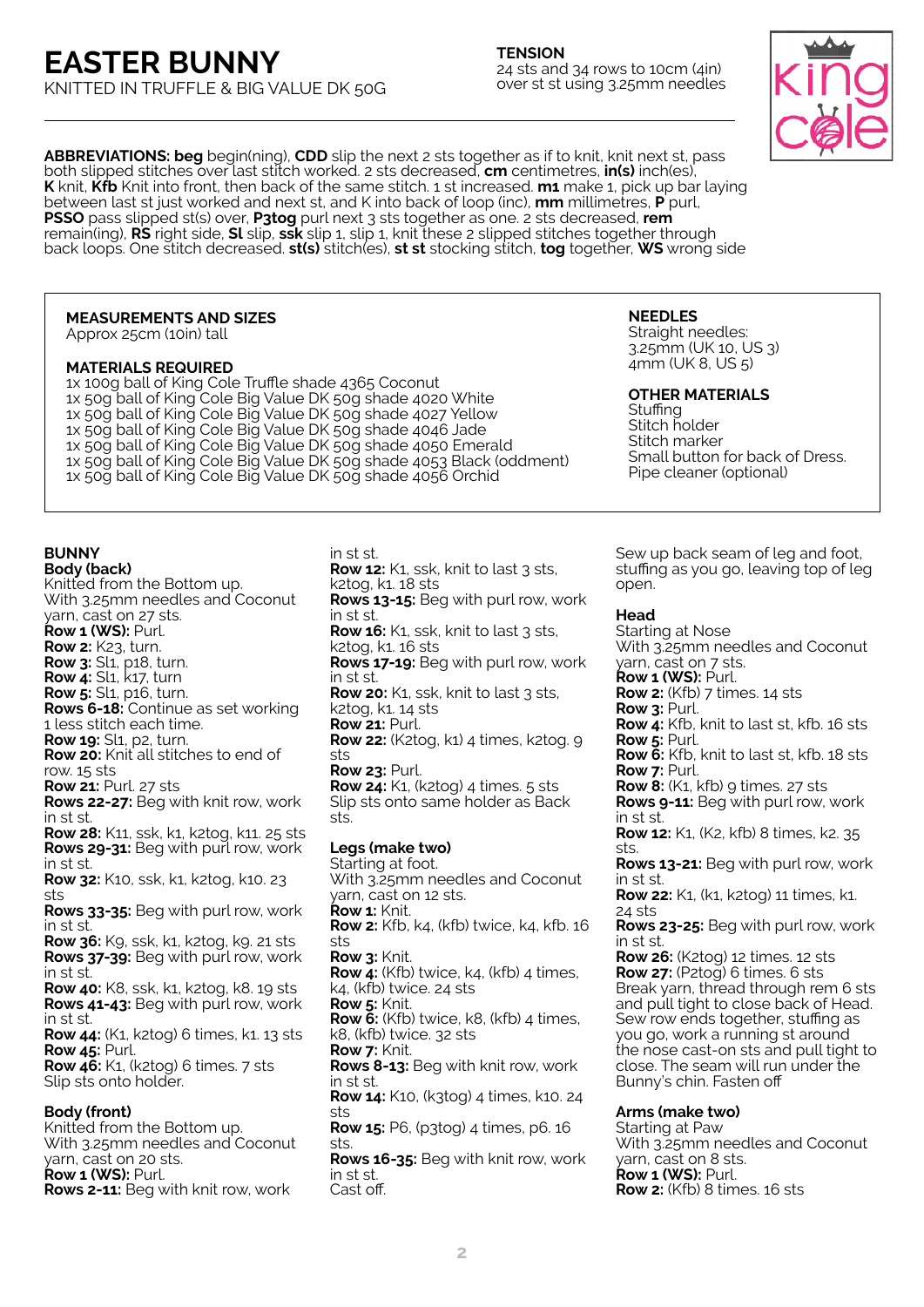

**Rows 3-25:** Beg with purl row, work in st st.

**Row 26:** (K2tog) 8 times. 8 sts Break yarn, thread through rem 8 sts and pull tight to close top of Arm. Sew side seam stuffing as you go. Work a running st around the Paw cast-on sts, and pull tight to close. Fasten off.

#### **Ears**

#### **Back (make two)**

With 3.25mm needles and Coconut yarn, cast on 5 sts. **Row 1 (WS):** Purl. **Row 2:** Knit. **Row 3:** Purl. **Row 4:** Kfb, knit to last st, kfb. 7 sts **Rows 5-7:** Beg with purl row, work in st st.

**Row 8:** Kfb, knit to last st, kfb. 9 sts **Rows 9-13:** Beg with purl row, work in st st.

**Row 14:** SSK, knit to last 2 sts, K2tog. 7 sts

**Row 15:** Purl.

**\*\*Row 16:** SSK, knit to last 2 sts, k2tog. 5 sts **Row 17:** Purl. **Row 18:** SSK, K1, k2tog. 3 sts **Row 19:** Purl

**Row 20:** Sl1, k2tog, psso. 1 st Fasten off.

#### **Front (make two)**

With 3.25mm needles and White DK yarn, cast on 3 sts.

**Rows 1-3:** Beg with purl row, work in st st.

**Row 4:** Kfb, knit to last st, kfb. 5 sts **Rows 5-7:** Beg with purl row, work in st st.

**Row 8:** Kfb, knit to last st, kfb. 7 sts **Rows 9-13:** Beg with purl row, work in st st.

Work as Back of Ear from \*\* to end. Sew sides of Back and Front Ears together. Sew cast on edges together and fold at base of Ear to shape, secure with stitches.

#### **Tail**

Using 3.25mm needles and Coconut yarn, cast on 6 sts.

**Row 1:** (Kfb) 6 times. 12 sts

**Row 2:** Purl.

**Row 3:** Kfb, (K1, kfb) 5 times, k1. 18 sts **Row 4:** Purl.

**Row 5:** Kfb, (k2, kfb) 5 times, k2. 24 sts **Rows 6-10:** Beg with purl row, work in st st.

**Row 11:** K1, k2tog, (k2, k2tog) 5 times, k1. 18 sts

**Row 12:** (P1, p2tog) 6 times. 12 sts

**Row 13:** (K2tog) 6 times. 6 sts

Break yarn, thread through rem 6 sts and pull tight.

Join side seam and stuff Tail lightly as you work, work running stitch around

cast on sts, pull tight and secure. Do no cut yarn yet, as you can use this to secure the tail to the Bunny's bottom later.

## **Making Up**

Slide sts on holder onto thread, sew up the side seams of Back and Front. Draw up sts on thread and secure (leaving base open to insert Legs). Stuff Head and work running stitch around the nose cast on and pull tight to close. Stuff Legs and Arms, work running stitch around Arms cast on sts and sew up seams. Place seam of Legs to back. Using yarn held double, sew Arms to Body by inserting needle through one arm, then through Body and through second arm until arms feel secure and move freely to form joints. Place a marker at centre back and front of cast on edge of Body, these divide the Body and helps keep things even when inserting Legs. Sew up lower seam of Body inserting Legs. Sew Ears to Head. Using strand of Black DK yarn, embroider on nose and eyes. Sew Head to Body. Sew on Tail.

## **BONNET**

With 3.25mm needles and Orchid yarn, cast on 40 sts.

**Row 1:** Knit.

**Row 2:** Purl.

**Rows 3-4:** Repeat rows 1 & 2 once more.

**Row 5 (fold line):** K2, (k2tog, yo) 18 times, k2.

**Rows 6-18:** Beg with a purl row, work in st st.

**Row 19:** K10, cast off next 6 sts, k8, cast off next 6 sts, k to end. 28 sts **Row 20:** P10, cast on 6 sts, k8, cast

on 6 sts, p10. 40 sts

**Row 21: Knit.** 

**Row 22:** Purl.

**Rows 23-24:** Knit.

**Shaping:**

**Row 25:** K4, (k2tog, k4) six times. 34 sts

#### **Row 26 and even number rows:**  Purl.

**Row 27:** K3, (k2tog, k3) six times, k1. 28 sts

**Row 29:** K3, (k2tog, k2) six times, k1. 22 sts

**Row 31:** K3, (k2tog, k1) six times, k1. 16 sts

**Row 33:** K3, (k2tog) six times, k1. 10 sts

**Row 34:** (P2tog) five times. 5 sts. Cut yarn and thread through rem 5 sts, pull tight to close. Fold at the eyelet row to form a picot edge and sew the cast on edge to the inside of the Bonnet. Using Orchid yarn, make two 15cm cords, these can be crochet chains or twisted cords. Sew to sides of Bonnet.

# **DRESS**

Using 4mm needles and Orchid yarn, cast on 88 sts. **Row 1:** Purl. **Row 2:** Knit. **Row 3:** Purl. **Row 4 (fold line):** K2, (k2tog, yo) 42 times, k2. **Rows 5-9:** Beg with a purl row, work in st st. Change to White yarn **Rows 10-11:** Knit. Change to Orchid yarn **Rows 12-33:** Beg with a knit row, work in st st. **Row 34:** (K2tog) 44 times. 44 sts. Place marker

**Row 35:** Purl.

**Row 36:** (K2, k2tog) ten times, k4. 34 sts

**Rows 37-39:** Beg with a purl row, work in st st.

**Row 40:** K8, cast off two sts, k13, cast off two sts, k to end. 30 sts (You will now have 3 blocks of sts on your needle, 8sts at each end and 14sts in the middle).

Turn and work on the first 8 sts only Beg with a purl row, work nine rows in st st.

Cast off.

With WS facing, rejoin Orchid yarn to centre 14 sts.

Beg with a purl row, work 9 rows in st st.

Cast off.

With WS facing, rejoin Orchid yarn to remaining 8 sts.

Beg with a purl row, work nine rows in st st.

Cast off.

# **Making Up**

Join at shoulder to form armholes. Sew back seam from cast on edge to marker on Row 34. Fold at eyelet row to form picot edge and sew on inside to hold in place. Make a small loop at back of neck. Sew on Button on opposite side of neck opening to loop.

# **STRIPED EGG**

Using 3.25mm needles and Turquoise yarn, cast on 6 sts. **Row 1:** (Kfb) six times. 12 sts **Row 2:** Purl. Change to White yarn **Row 3:** K2, m1, (k3, m1) three times, k1. 16 sts **Row 4:** Purl.

Change to Turquoise yarn (continue to end in alternating White and Turquoise stripes as set to end). **Row 5:** K2, m1 (k4, m1) three times, k2. 20 sts